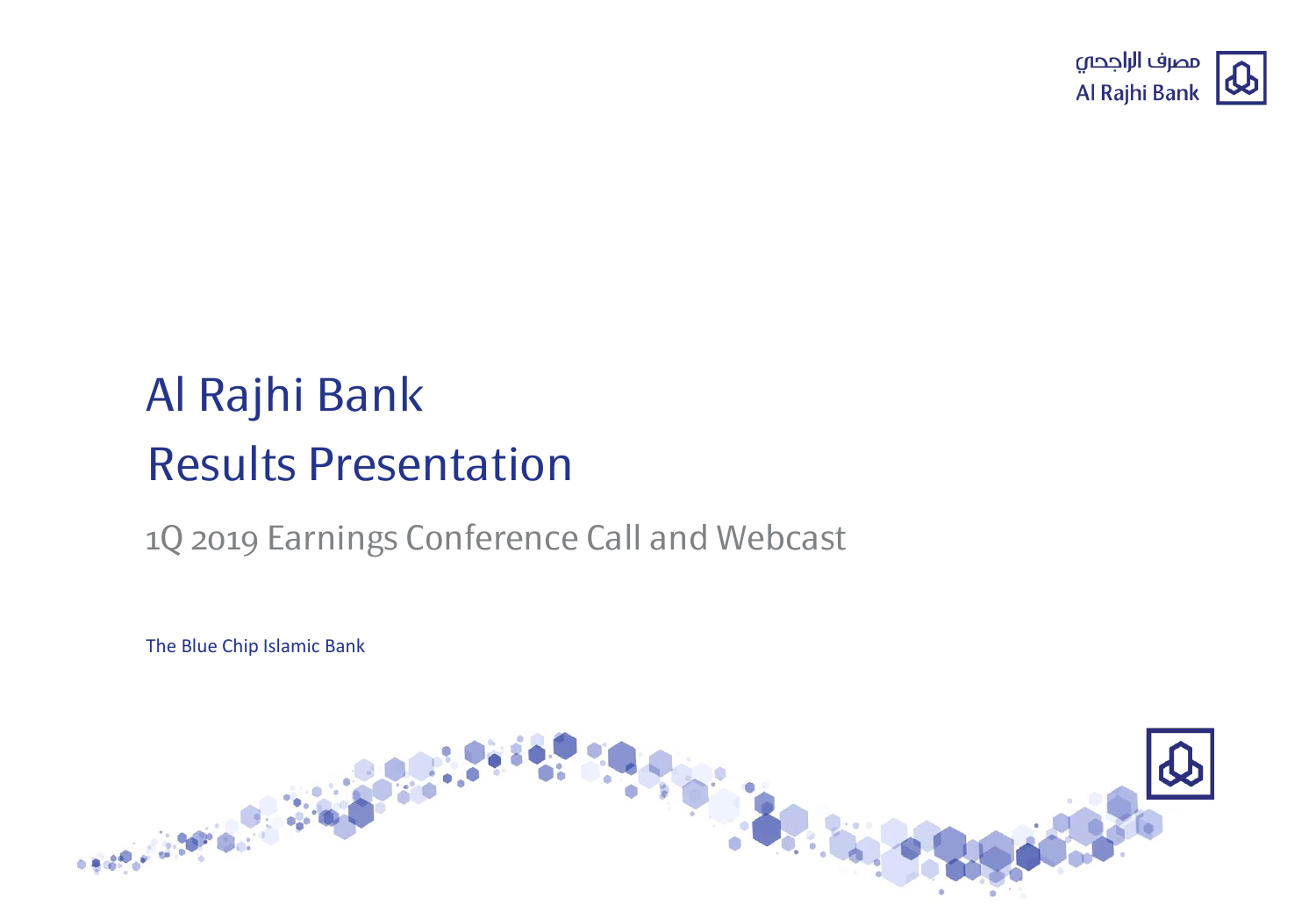## Management Summary



1Q 2019 Highlights

| <b>Strategy</b>                         | 'ABCDE' Strategy implementation is on track and continuing to deliver strong financial performance<br>Growth in mortgages, customers loans, and net profit margin<br>$\mathcal{L}_{\mathcal{A}}$<br>Improved customer service, digitization and new products all contributed to the bottom line<br><b>COL</b><br>Delivery on our strategy is on plan and we expect to see continued growth across our businesses<br>$\mathcal{L}_{\mathcal{A}}$ |
|-----------------------------------------|-------------------------------------------------------------------------------------------------------------------------------------------------------------------------------------------------------------------------------------------------------------------------------------------------------------------------------------------------------------------------------------------------------------------------------------------------|
| <b>Operating</b><br><b>Result</b>       | 1Q 2019 net income growth of 21.1% YoY to SAR 2.9 billion, mainly driven by<br>Operating income growth from yield improvements<br>×<br>Improving operating efficiency<br>×<br>Stable cost of risk<br>$\overline{\phantom{a}}$<br>Net profit growth across Retail, Corporate & Treasury<br>×<br>1Q 2019 record operating income and net income<br>×<br>Leading to a further increase to our market-leading ROE of 23.1%                          |
| <b>Balance Sheet</b><br><b>Strength</b> | <b>Balance sheet growth was driven by deposit growth</b><br>Growth in non-profit bearing deposits continued<br>ш<br>Al Rajhi Bank remains well capitalized and maintains high coverage ratio<br>×<br><b>Broad based loan growth</b><br>$\overline{\phantom{a}}$                                                                                                                                                                                 |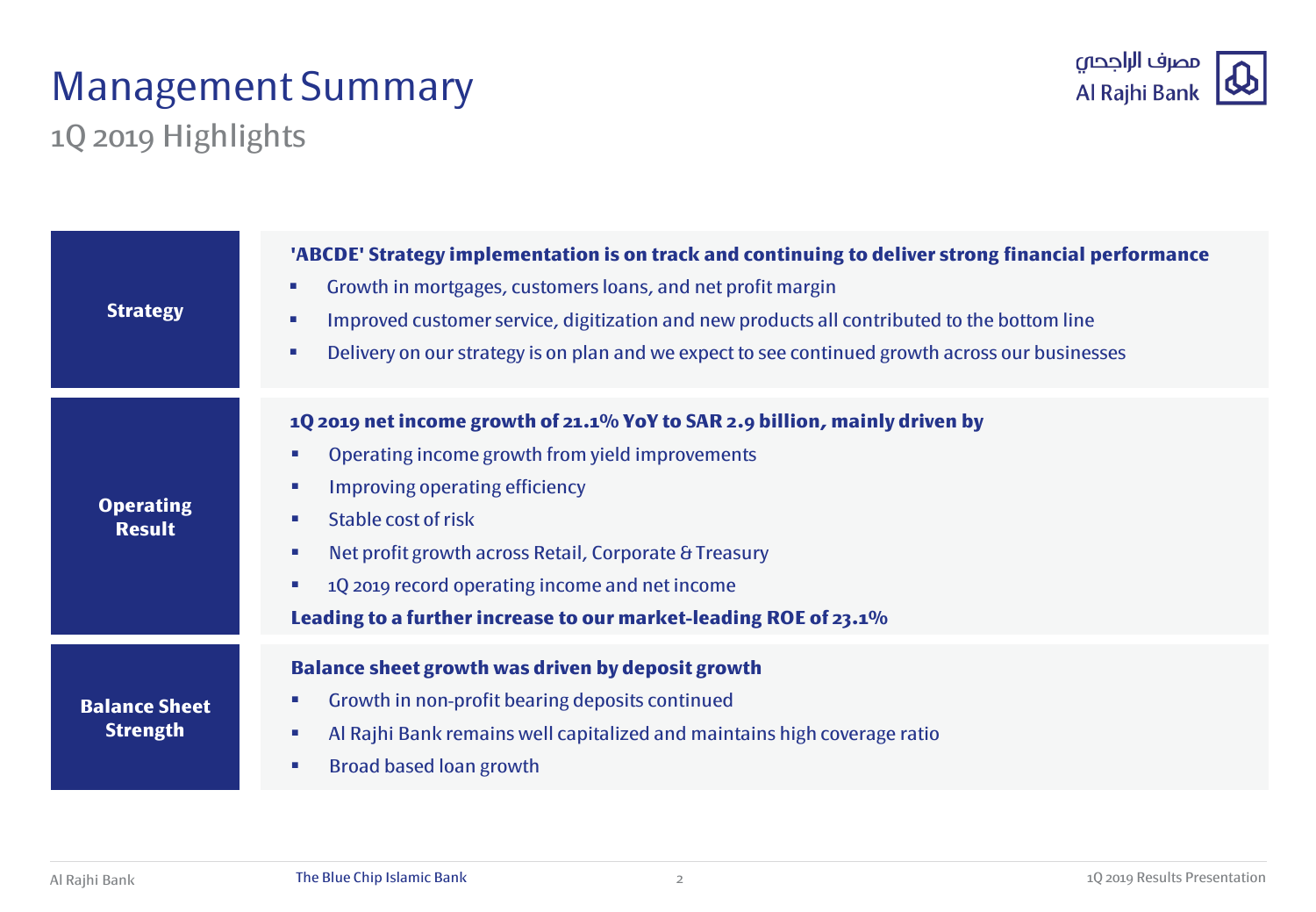### Strategy Overview

Pillars of the ABCDE 'Back to Basics' Strategy



**Key initiatives 2017-2020**

Key initiatives 2017-2020

Al Rajhi Bank **The Blue Chip Islamic Bank** 1Q 2019 Results Presentation and the Blue Chip Islamic Bank 1Q 2019 Results Presentation

مصرف الراجحى Al Rajhi Bank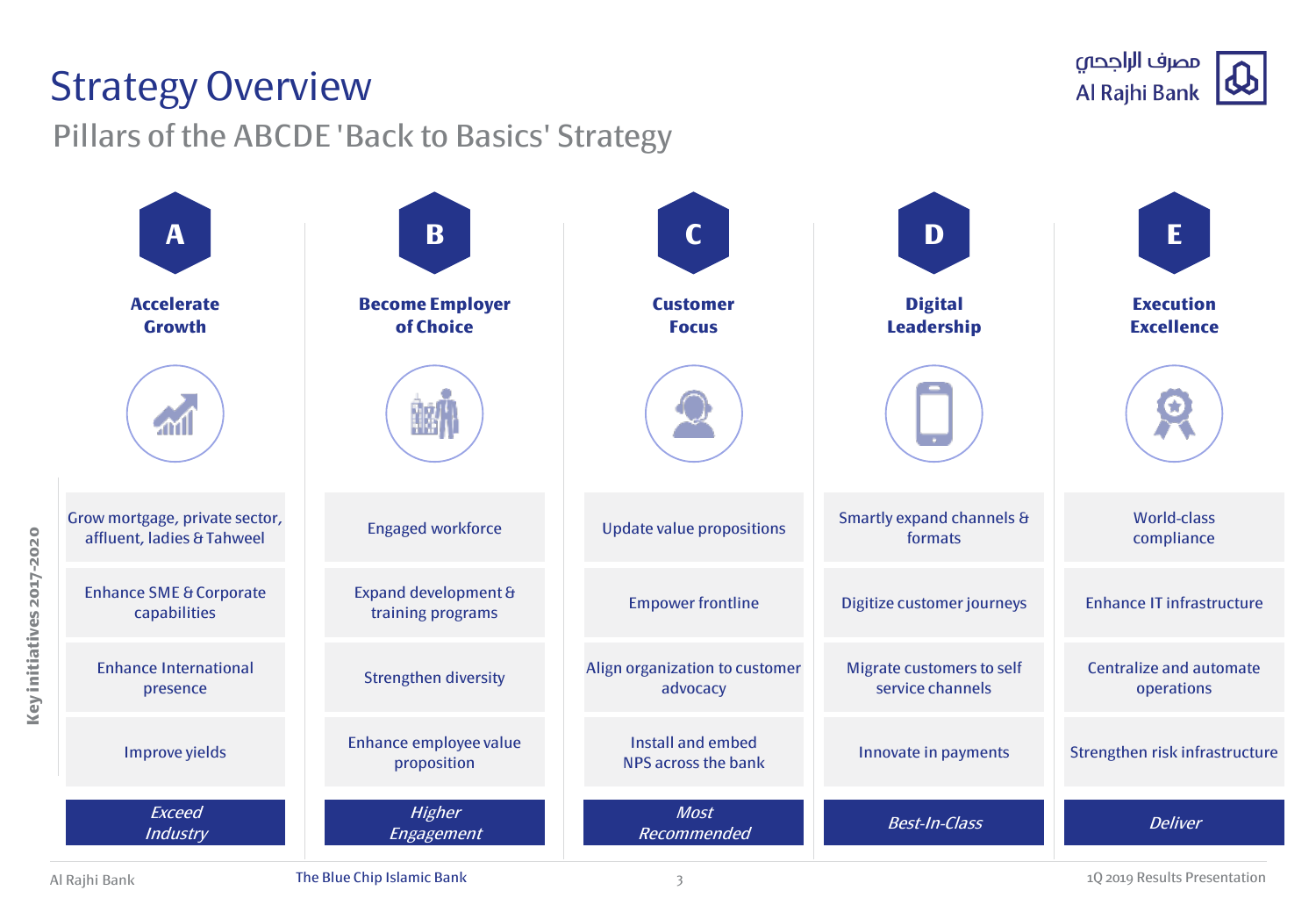#### 4

Al Rajhi Bank **The Blue Chip Islamic Bank** 1Q 2019 Results Presentation and the Blue Chip Islamic Bank 1Q 2019 Results Presentation

# Strategy Update

ABCDE 'Back to Basics' strategy delivered strong results in 1Q 2019

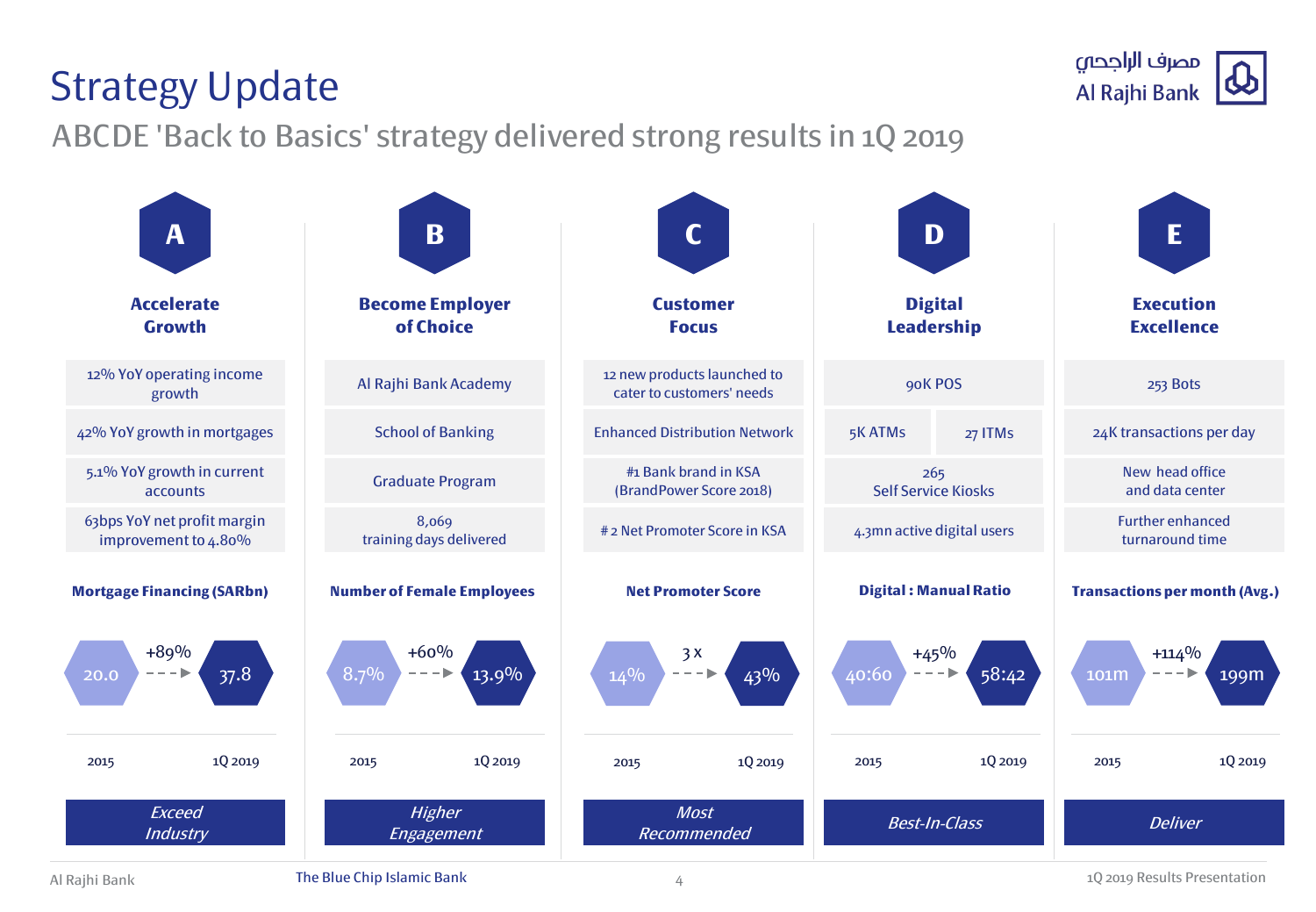# Strong financial performance in 1Q 2019



Key drivers of 1Q 2019 net income growth of 21.1% YoY to SAR 2.9bn

**12.0% total operating income growth from financing & investment income (+14.6%) improvement (SARmn)**



#### **Improved operating efficiency by 220bps year-on-year to 29.4% (C/I ratio)**





#### **Stable cost of risk at 0.64% Net profit margin (%) Net profit margin (%)**

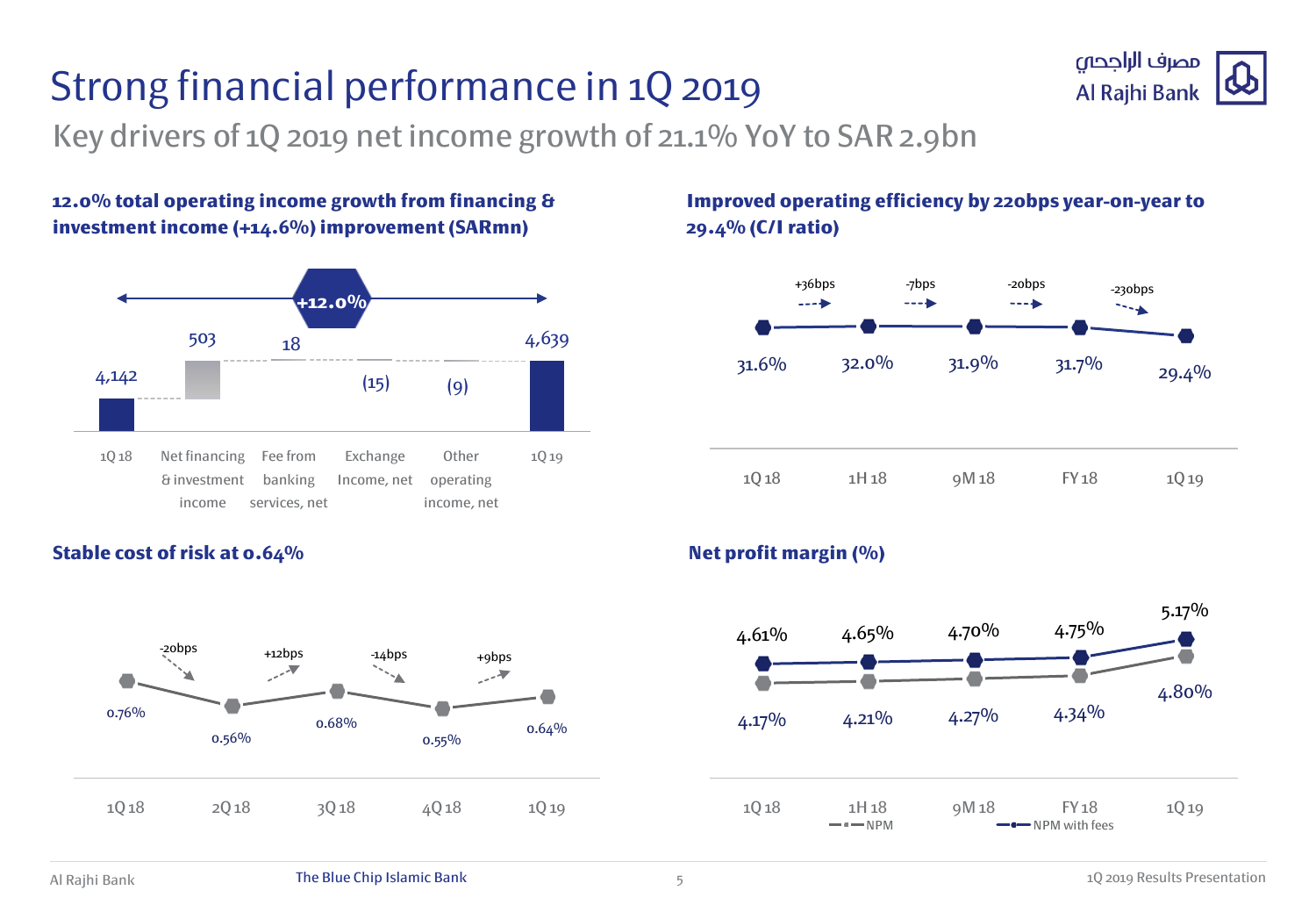### Record 1Q 2019

1Q 2019 operating income of SAR 4.64bn and net income of SAR 2.89 bn







Continuous rise in operating income **Record net income** Record net income

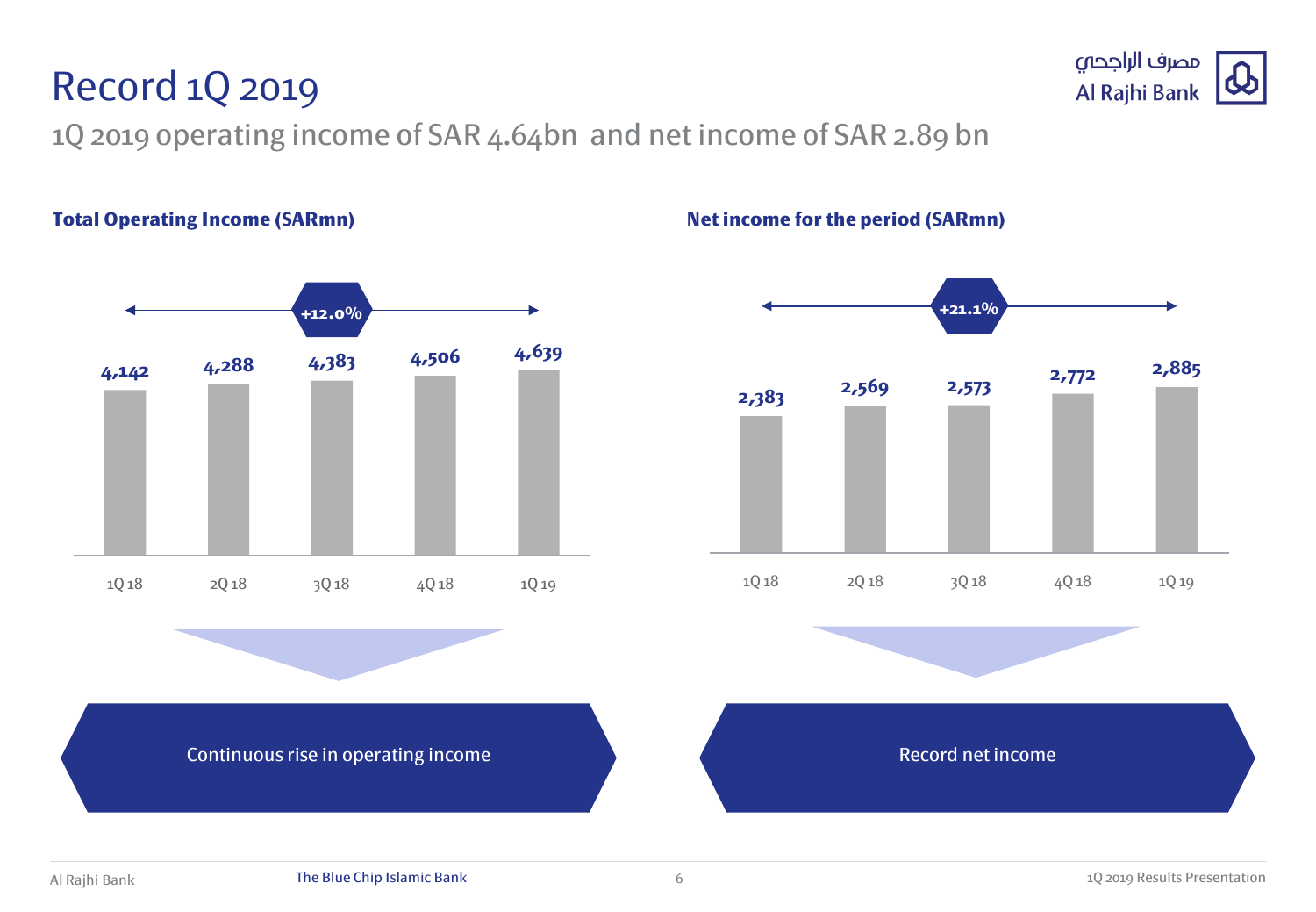## 1Q 2019 was an excellent year, leading to further improvement of our return profile

Return Metrics

#### **Return on Equity (%) Return on Assets (%)**



7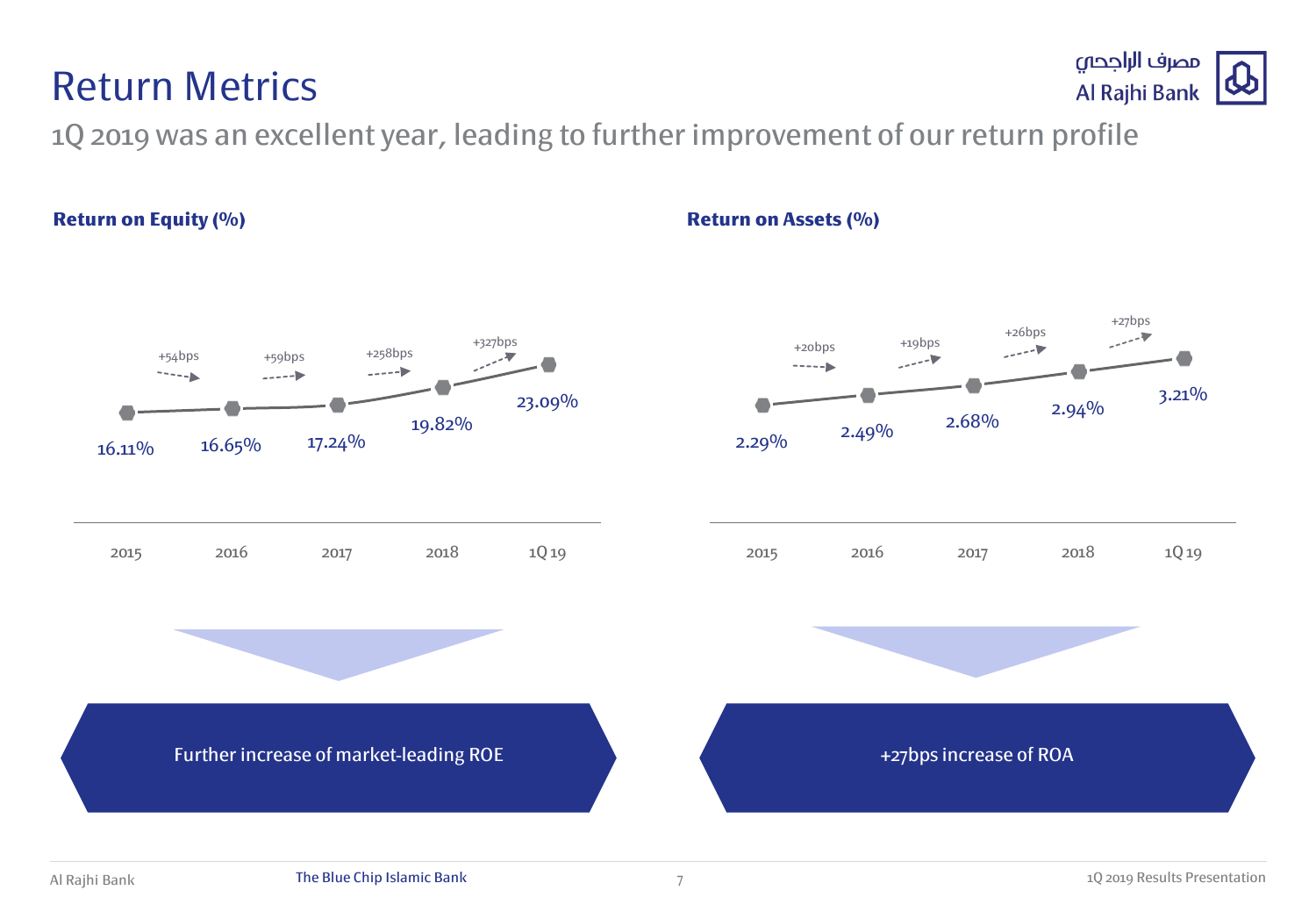## Balance Sheet Strength

Balance Sheet growth was driven by 3.4% deposit growth



8

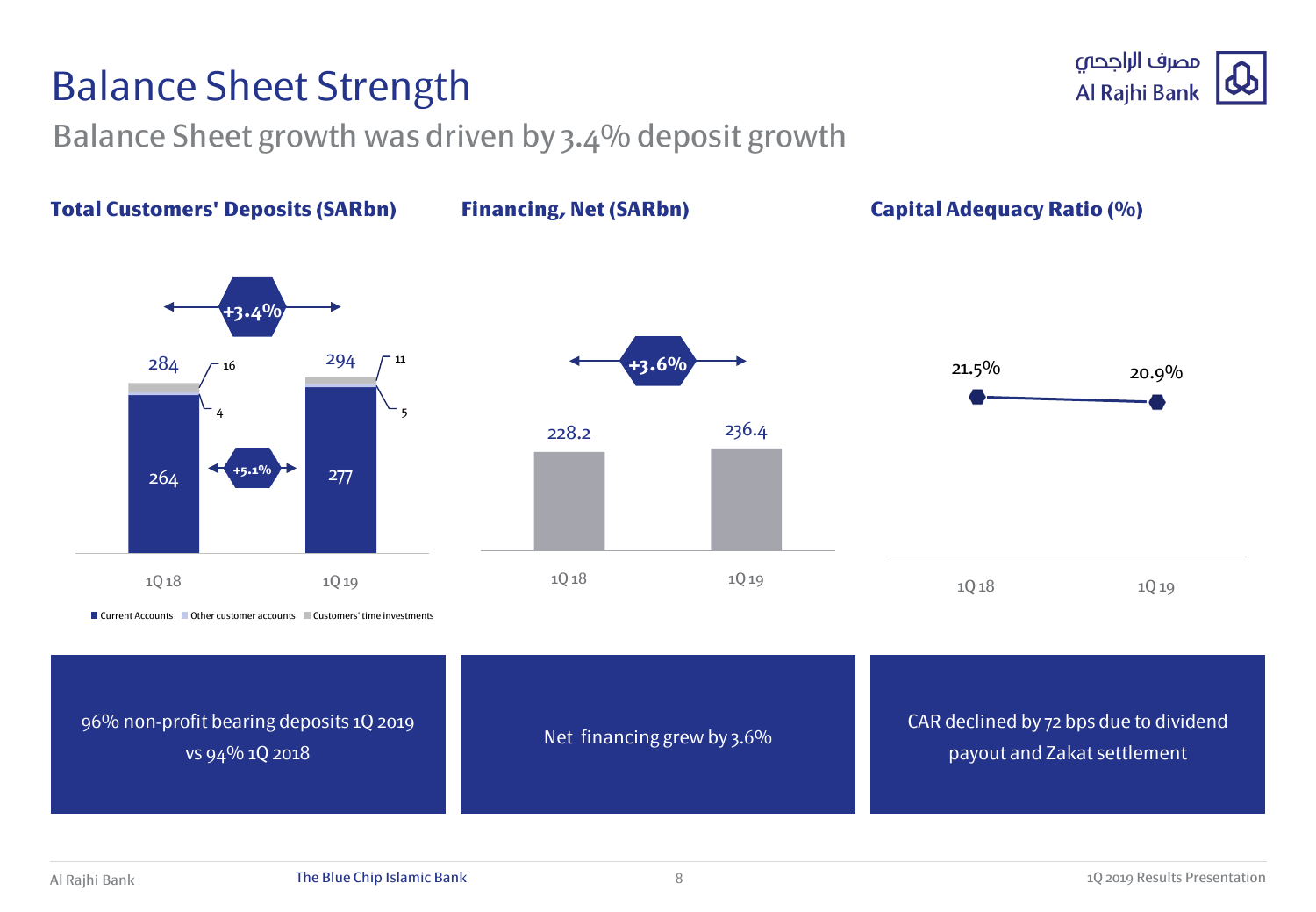## Asset Quality Stable

Asset quality remains solid



### مصرف الراجحي Al Rajhi Bank

**NPL Ratio Trends (%) NPL Coverage Ratio (%)**

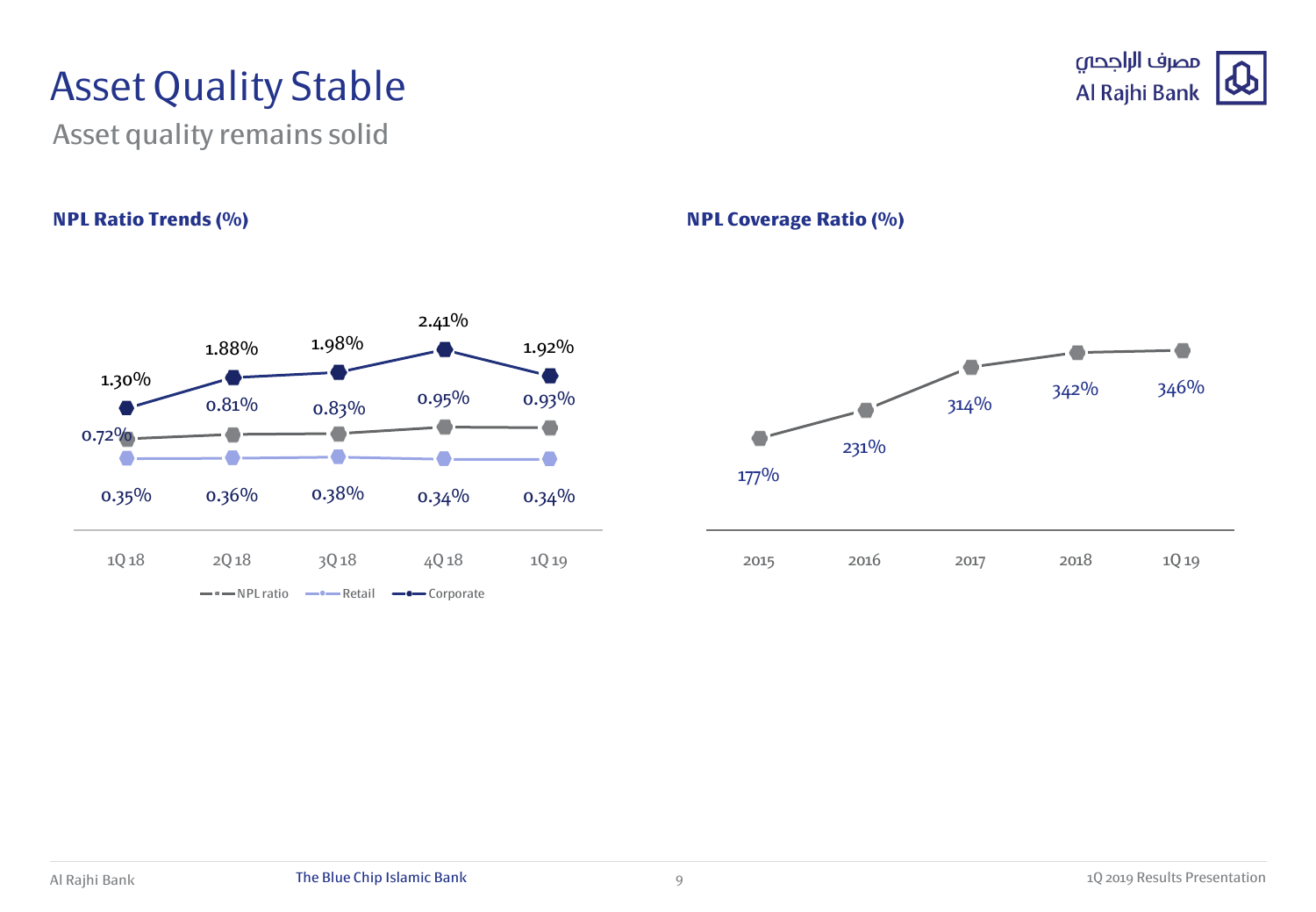## Capitalisation Trends

### Rising profitability drives total capital higher

#### **Total Capital (SARbn)**



#### **Risk Weighted Assets (SARbn)**



#### **Commentary**

- Total Capital increased by 1.8% on rising profitability
- Capitalization remains strong with CAR of 20.9% and CET1 of 19.8% as at 31 March 2019

#### **Capital Ratios (%)**



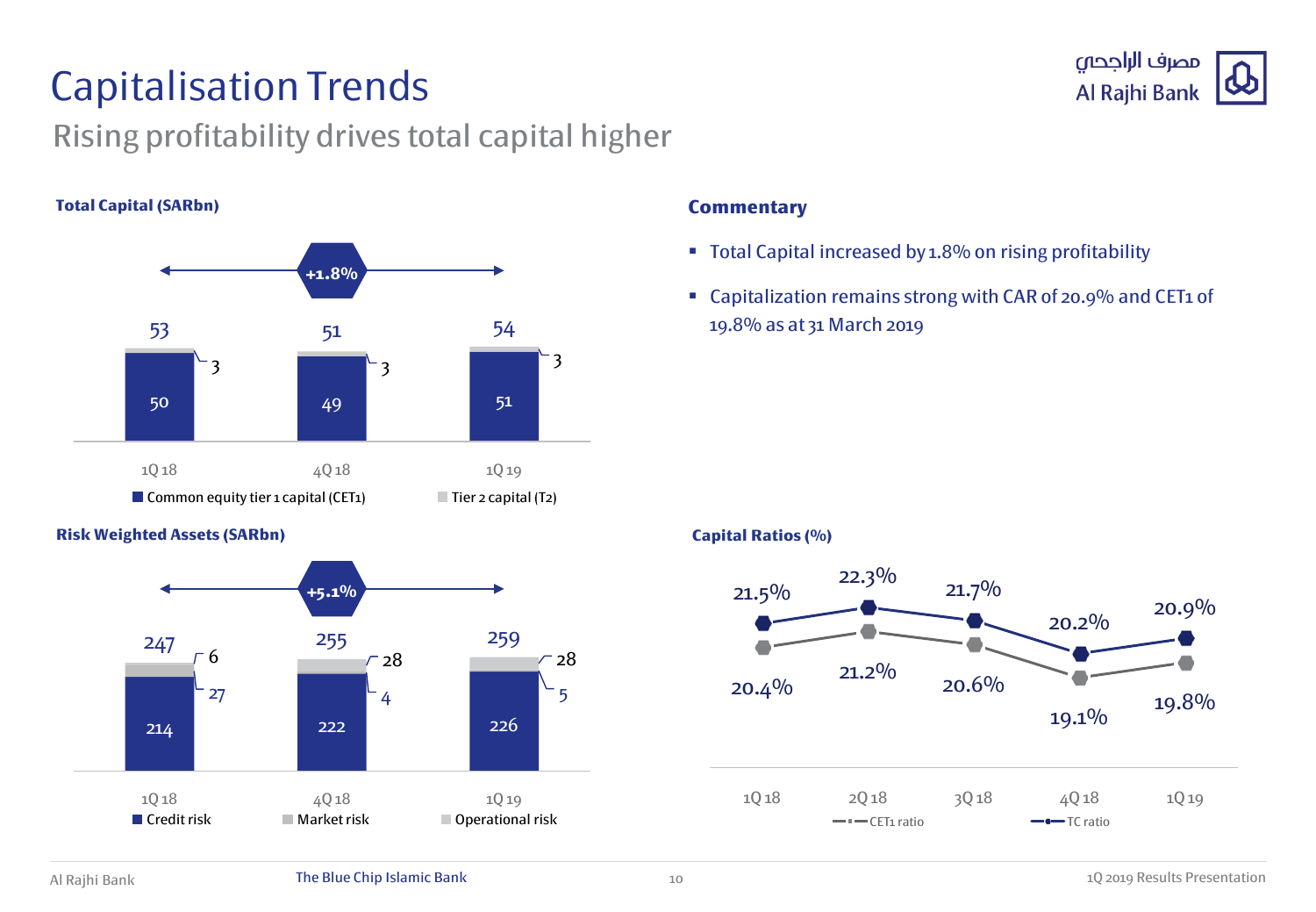## Progress against guidance and outlook



Financing & income growth, efficiency and cost of risk in line with FY 2019 guidance

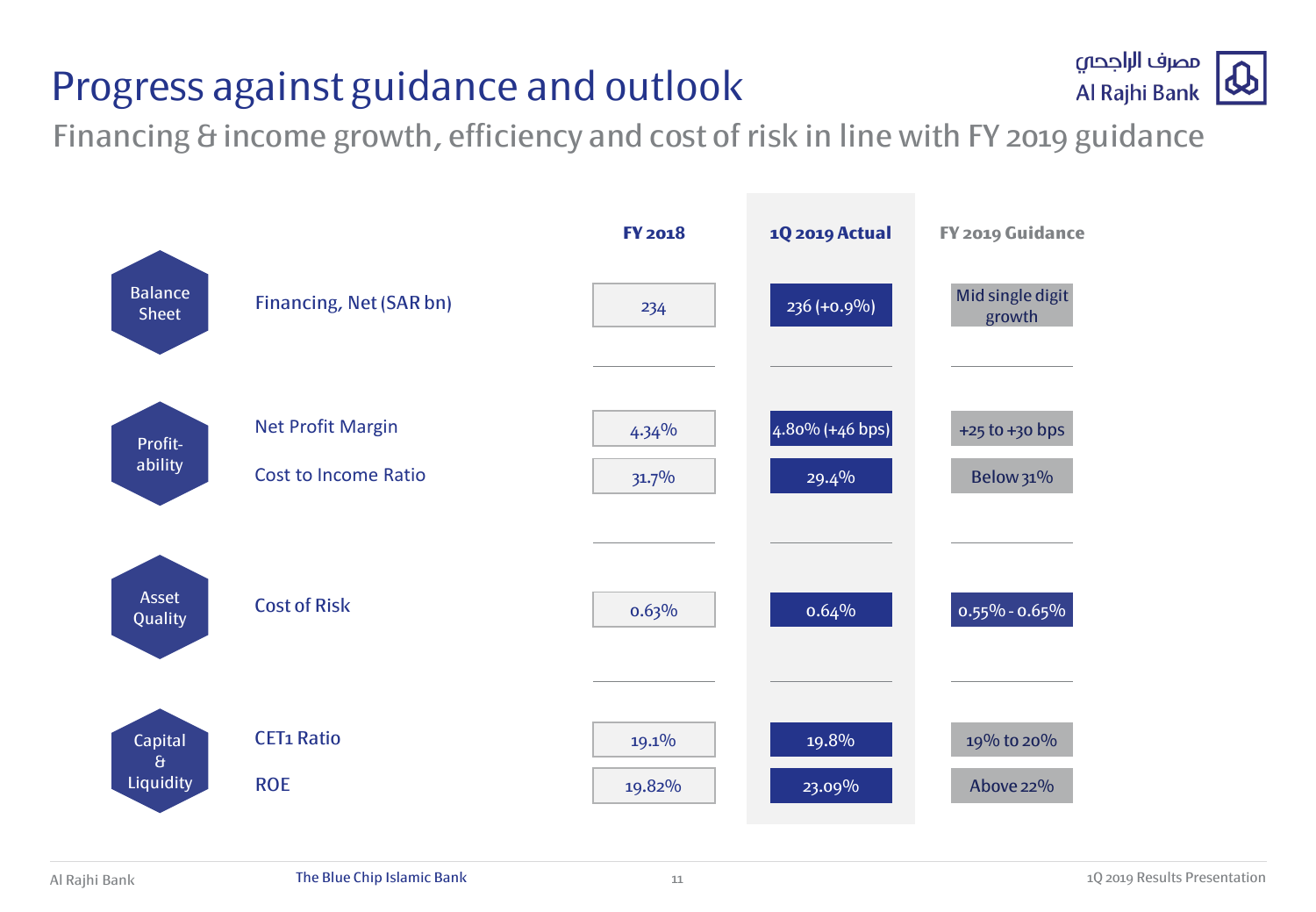

## Questions & Answers

The Blue Chip Islamic Bank

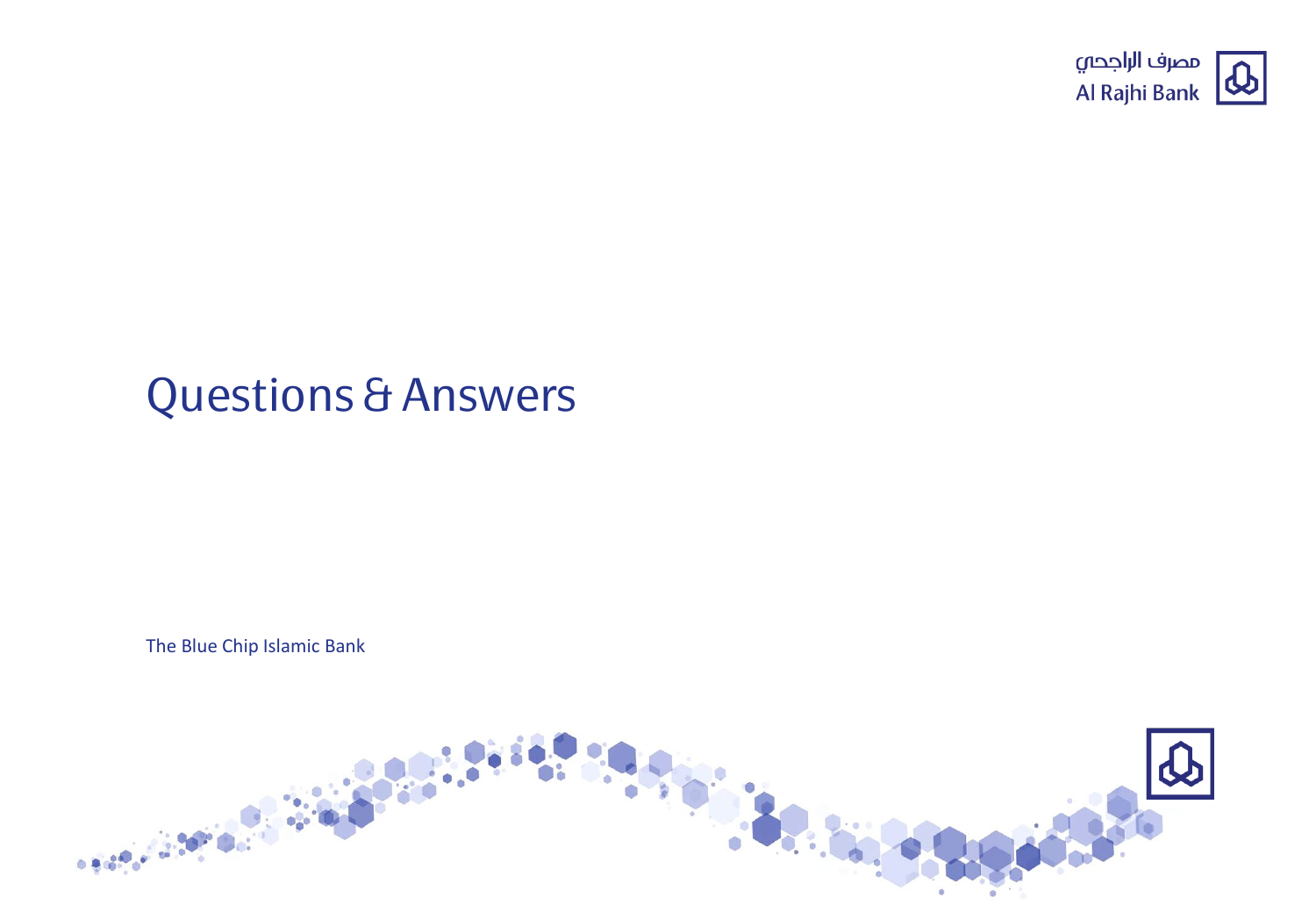## Additional Information

### Contact investor relations for more information



Mr. Amr M. Sager

Head of Investor Relations

Tel: +966 (11) 828 1985

Email: sagera@alrajhibank.com.sa

Download Al Rajhi Bank Investor **Relations App** 

App Store Coogle play